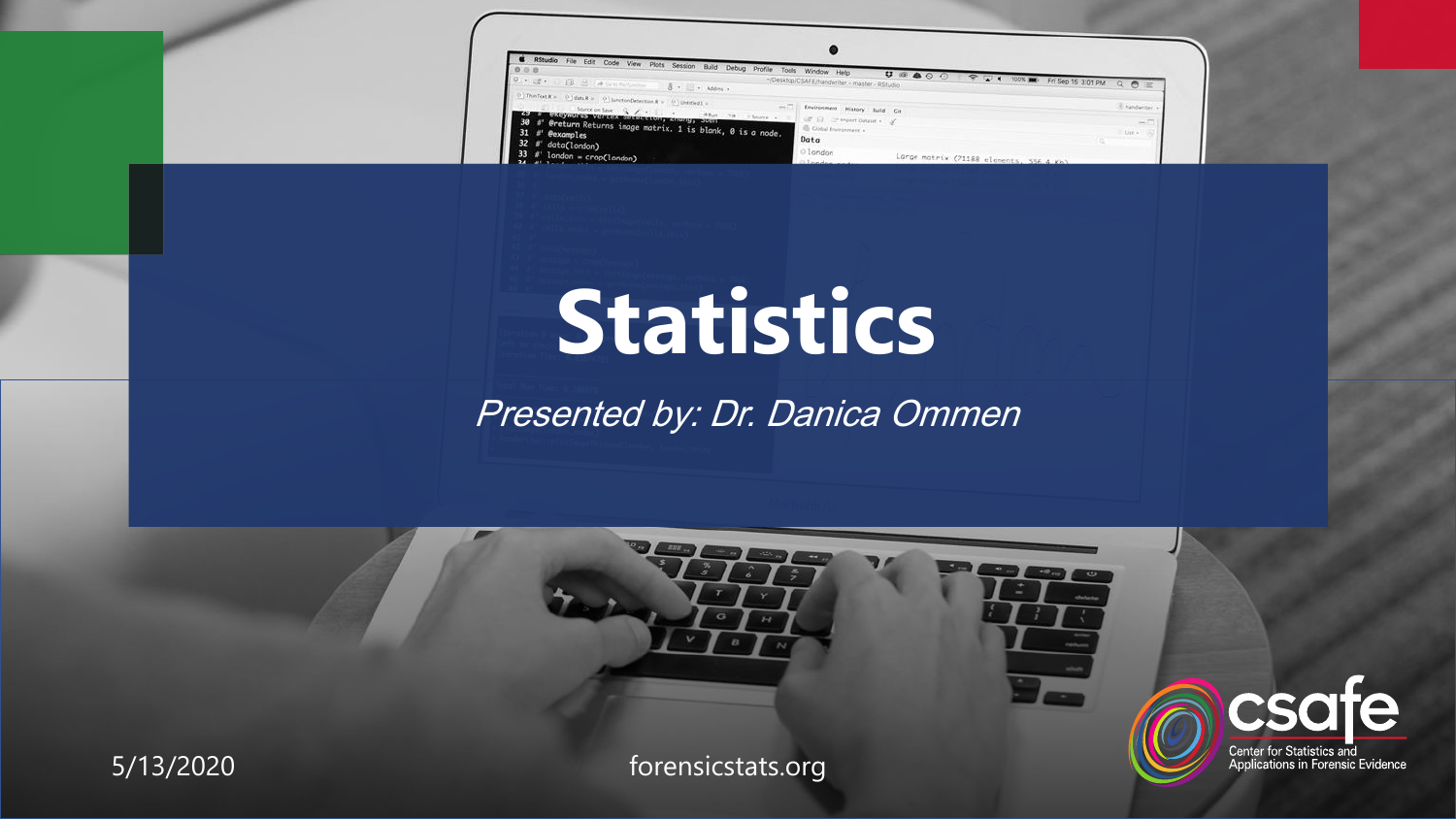### **What is the "Statistics" group discussion about?**

- Focus is on topics that are:
	- Applicable to multiple disciplines
	- Would benefit from more in-depth statistical investigation
- The research objectives that we describe will
	- Solve problems faced by a number of the other CSAFE project areas
	- Create collaborative opportunities with other projects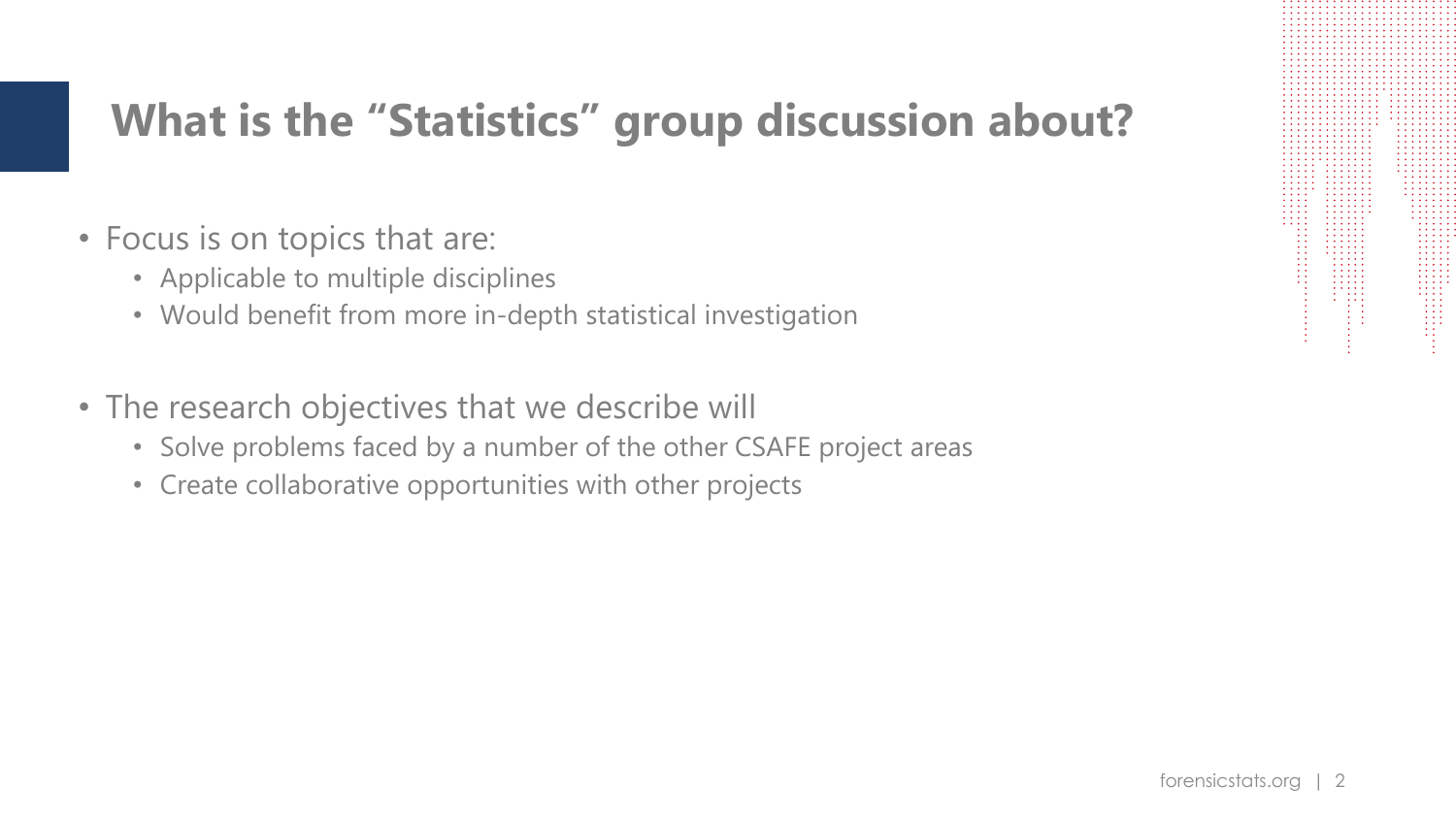# **CSAFE 1.0 Accomplishments**

### **Primary Focus: forensic databases**

- Databases can provide analysts with information about the variability of measurements, rarity of characteristics, etc.
- Databases are necessary for proper assessment of evidential value
- There are challenges:
	- Are current databases, often collected primarily via convenience samples, well-suited to this type of analysis?
	- Are current databases easily accessible to researchers and practitioners?

### **Other projects (publications / presentations):**

- Method of reporting conclusions regarding value of evidence using a "pool-reduction strategy"
	- At each step in the process, how many sources can be eliminated?
- Statistical approach (using probabilistic graphical structures) for understanding complex evidence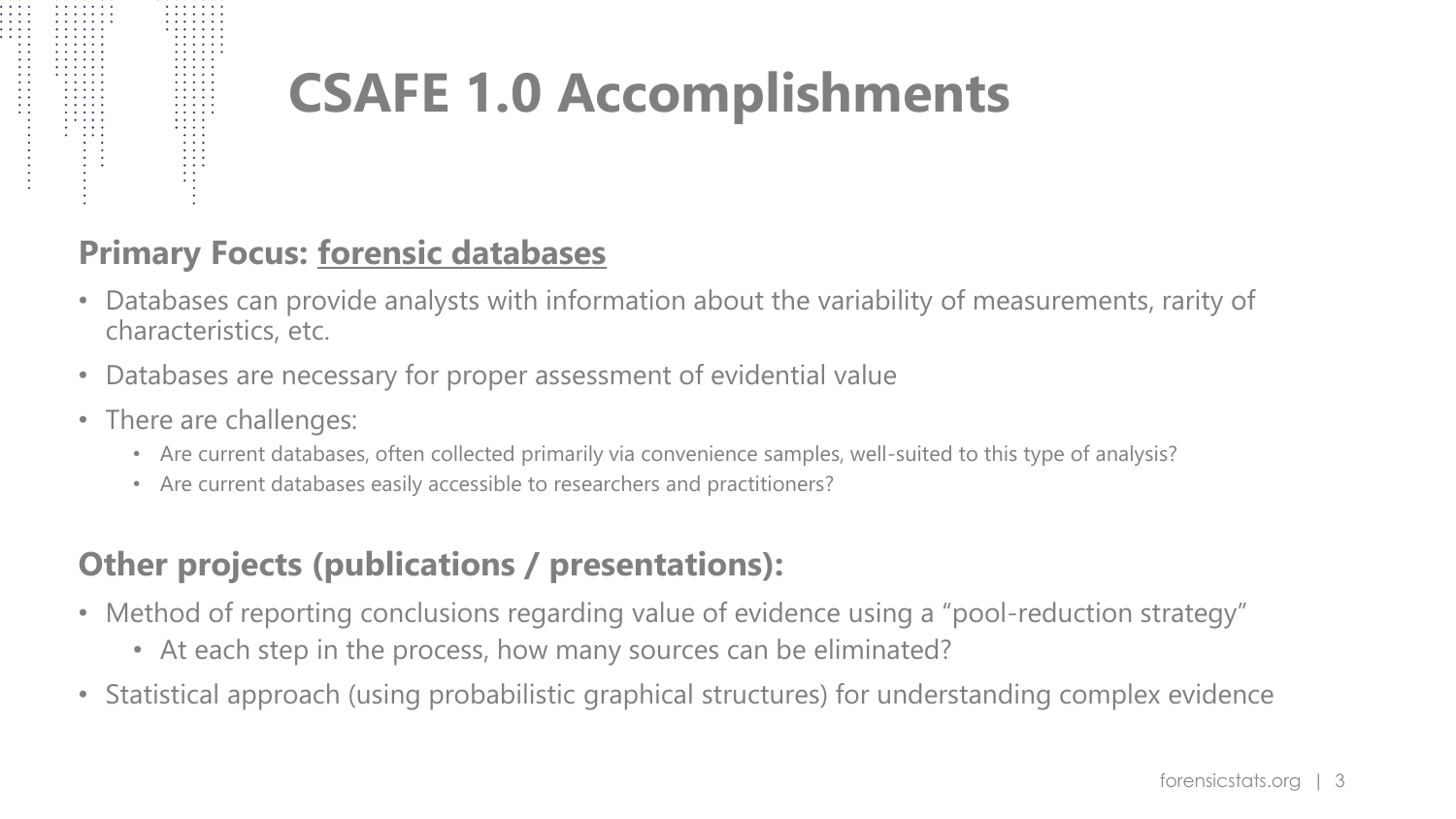# **CSAFE 1.0 Accomplishments**

### **Major Accomplishments:**

- Convened an international meeting on issues related to assessing forensic databases and their use in casework, held at CMU in Pittsburgh.
- Framework for evaluating the significance of a forensic comparison published in Significance, highlighting:
	- What data are needed for evaluation of a match with respect to a population of interest.
	- The need for a database to assess the probability of seeing similar results by chance, either to develop a random match probability or estimate the denominator in a likelihood ratio.
	- Lack of availability of relevant databases in many pattern disciplines
- PhD dissertation (Tackett, UVA) on Bayesian statistical methods for analyzing fingerprint database searches

### **Impact:**

• Deepened understanding of need for publicly available databases.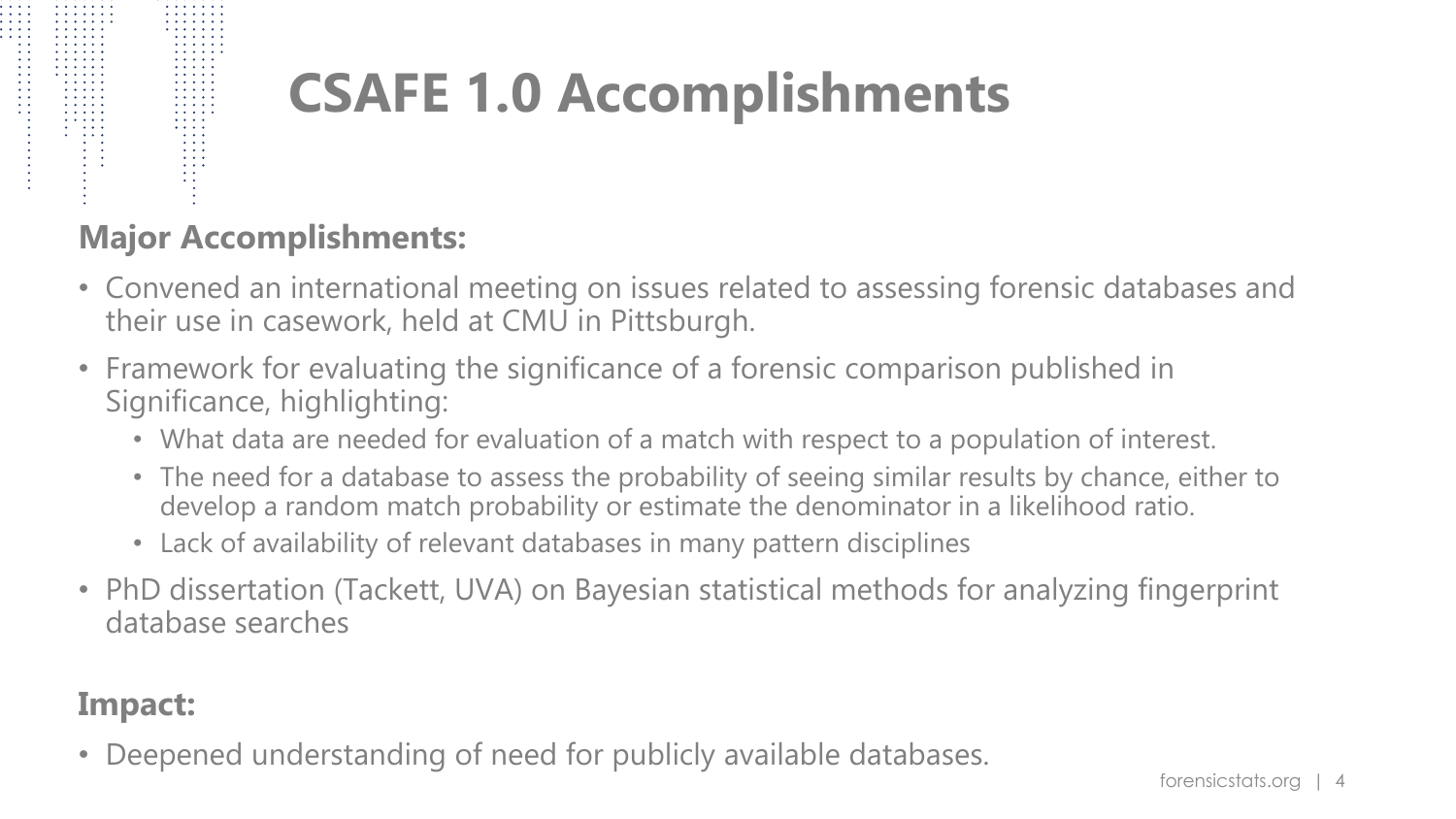# **CSAFE 2.0 Statistics Projects and Lead Investigators**

**STAT I- Statistical Methods to Assess Reliability, Reproducibility, Accuracy of Categorical Forensic Opinións** 

• Lead PI: Hal Stern, UCI

**STAT II- Validation and Reliability of Score-Based Likelihood Ratios (SLRs) for Forensic Evidence** • Lead PI: Danica Ommen, ISU

**STAT III- Machine Learning Methods for Dependent Score-Data Resulting From Forensic Evidence Comparisons**

• Lead PI: Danica Ommen, ISU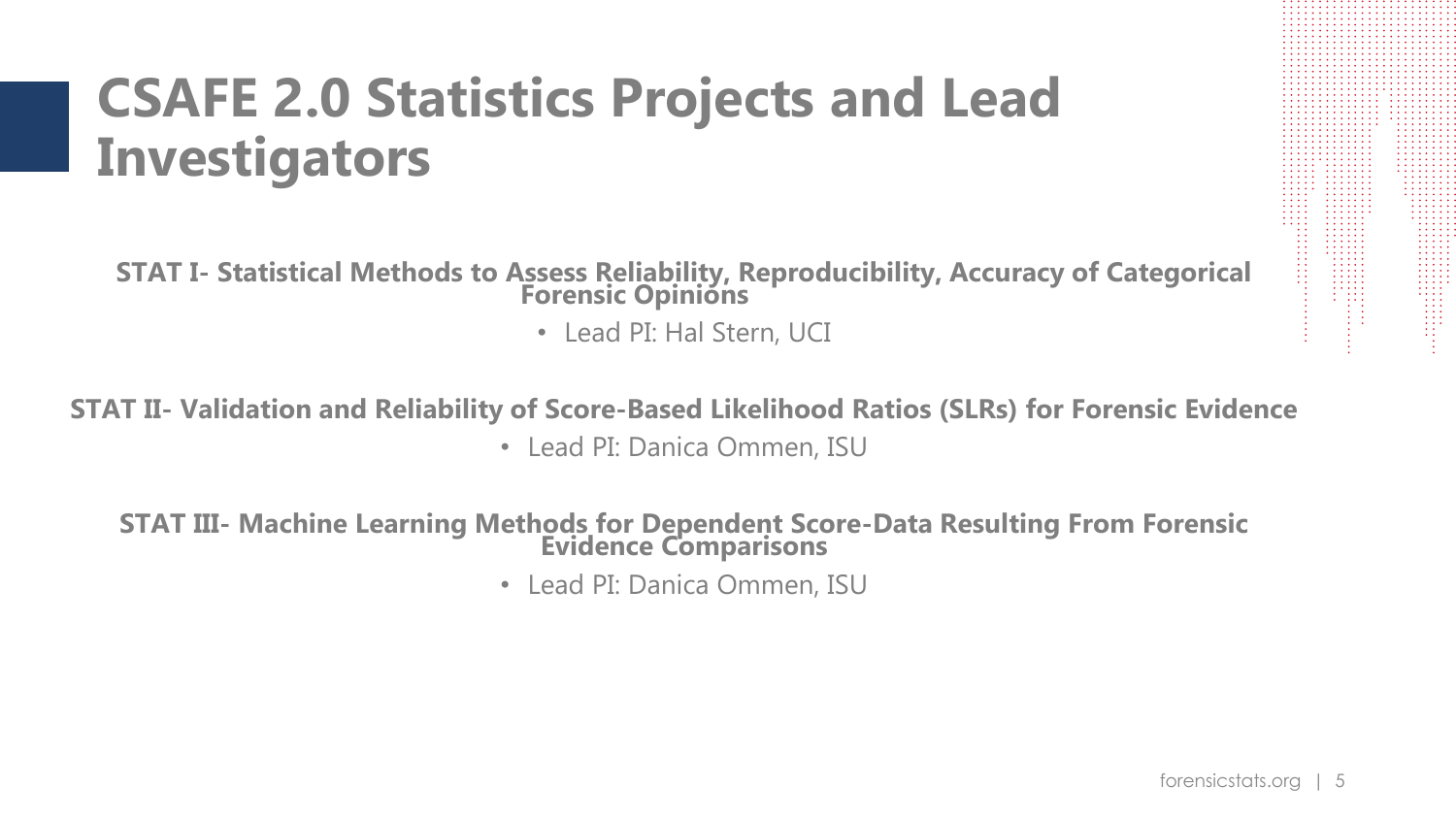# **Research Area Objectives**

### **GOAL:**

Critically examine statistical issues related to methods for analyzing pattern and digital evidence that are relevant across CSAFE project areas

- Firearms
- Footwear
- Handwriting
- Digital

(Note: The issues considered here are motivated primarily from statistical tools developed during the initial CSAFE funding period.)

Projects focus on issues at three different "levels" of the forensic evidence evaluation process

- Framework for evidence interpretation (score-based likelihood ratios)
- 
- 

• Methods of assessing (dis)similarity (inference for machine learning techniques) • Expressing and assessing conclusions (reliability / validity of categorical conclusions)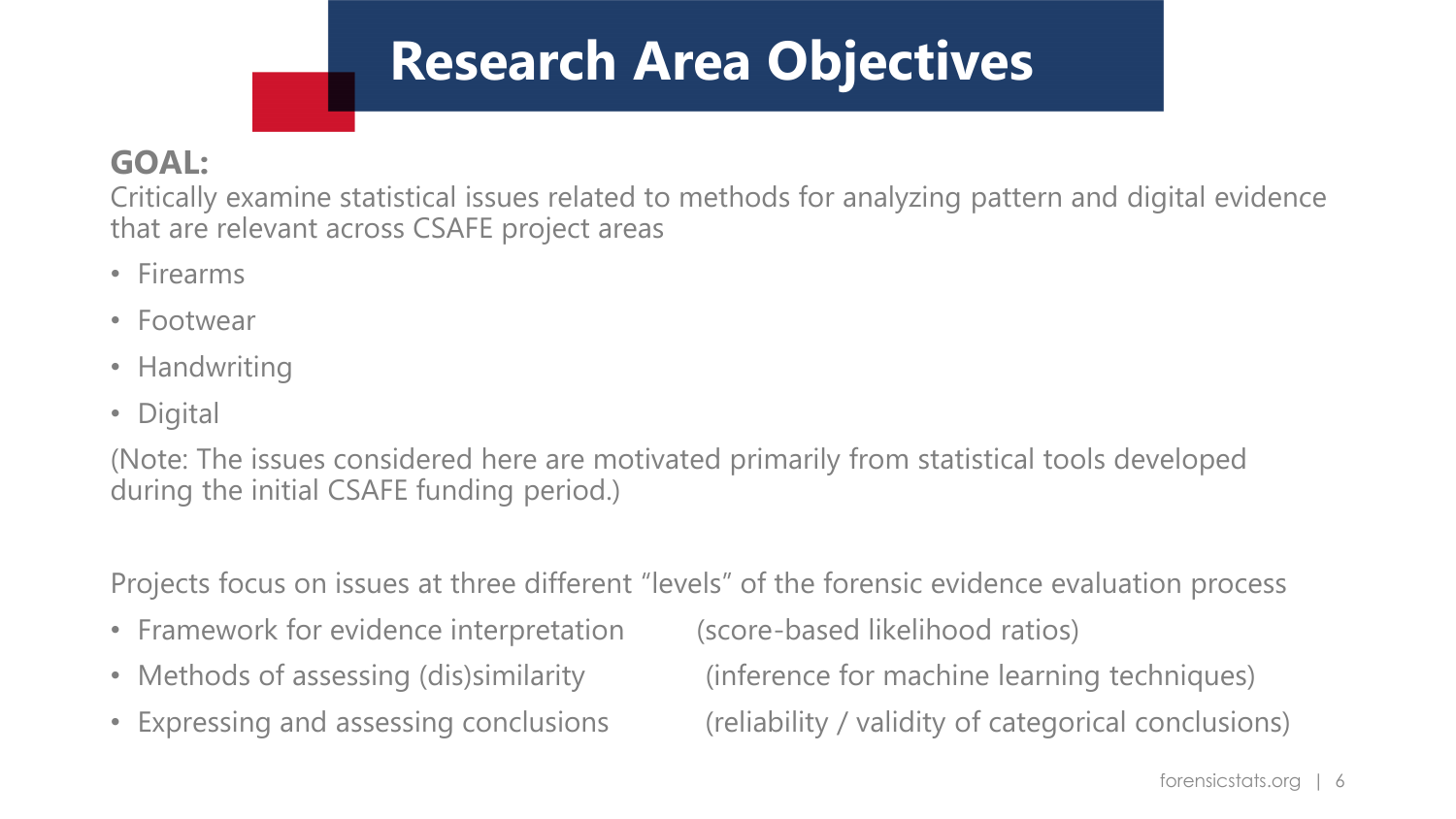# **Background**

- **Likelihood ratio (LR)** as a summary of the evidence:  $LR = Pr(E | H_s) / Pr(E | H_d)$ 
	- The numerator assesses how likely is the evidence if  $H_s$  is true
	- The denominator assesses how likely is the evidence if  $H_d$  is true
- Likelihood ratios are challenging to apply with pattern / digital evidence
	- Mathematical representation of the evidence (often an image) is very high-dimensional
	- Developing probability models for E is challenging
- **Score-based likelihood ratios (SLR)** have been proposed by some
	- Replace the evidence E by a "score" S summarizing differences/similarities of the two samples
	- $SLR = Pr(S | H_s) / (Pr(S | H_d)$
- Several CSAFE 1.0 projects developed a score by using **machine learning algorithms** to distinguish between known match pairs and known nonmatch pairs; the estimated probability of being a match is a possible score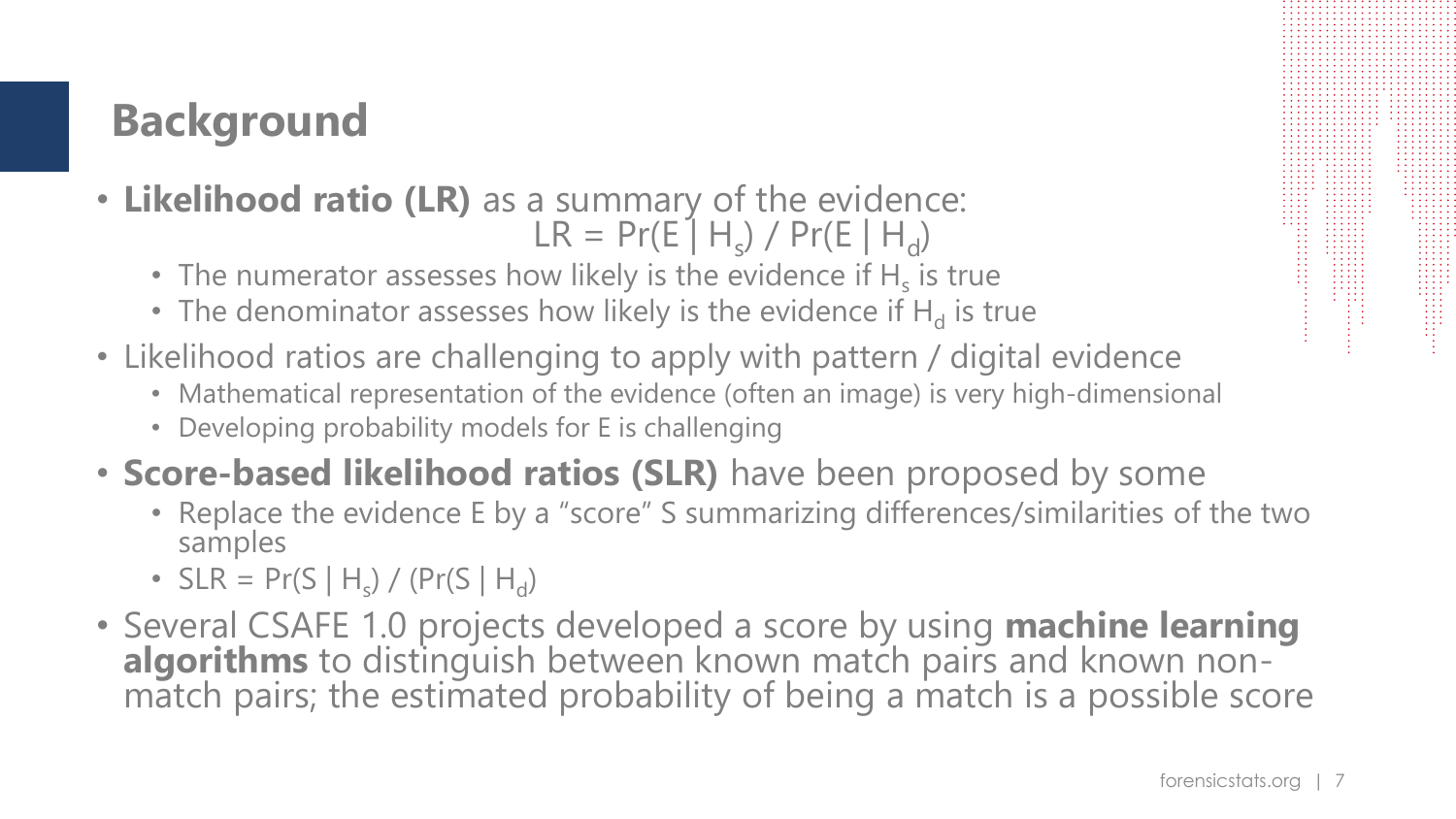# **CSAFE 2.0**

**Motivation - Framework for Evidence Interpretation:**

- Likelihood ratio or Bayes factor have been proposed as the ideal approach to analyzing forensic evidence
- Not generally possible to develop full probability models for pattern and digital evidence
- Much attention focused on score-based likelihood ratios, but statistical properties not well understood

#### **Proposed Activities:**

- Explore the strengths and weaknesses of SLRs for quantifying the value of evidence
- Develop framework of evidence interpretation which exploits the strengths of SLRs for pattern and digital evidence

#### **Potential Impact:**

- List of recognized strengths and weaknesses, with supporting statistical arguments, of SLRs
- Framework for expressing conclusions regarding SLR results
- Applicable to a wide range of impression and pattern evidences (e.g., CSAFE 1.0 projects in footwear and firearms)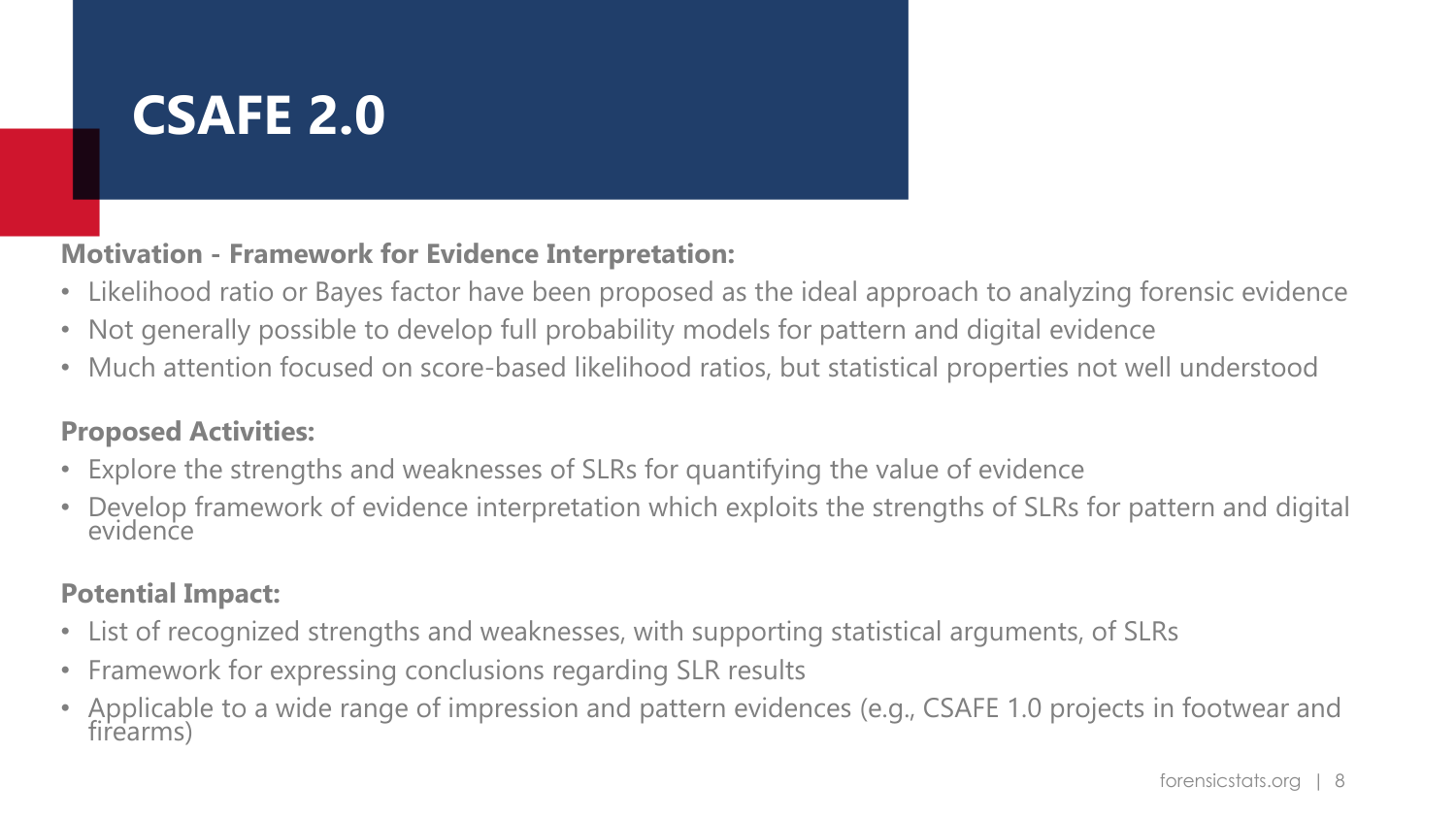# **CSAFE 2.0**

#### **Motivation - Methods for Assessing Similarity (Dissimilarity) of Evidence Samples**

- Machine learning (ML) methods are useful tools for assessing similarity of pattern evidence in various disciplines
- ML methods are fit to training sample comprised of pairs of known matches and known non-matches
- Standard algorithms rely on the assumption of independence of the cases used to fit the models to the data
- Assumption does not hold when we construct all possible pairs (mated and non-mated) of a set of items

#### **Proposed Activities:**

- Explore the extent to which violating the independence assumption affects the performance of ML methods
- Develop ML methods for evaluating comparison scores that accommodate/adjust for the dependency in the data

#### **Potential Impact:**

- Provide statistically rigorous methods of computing SLRs for variety of evidence types
- Critically evaluate CSAFE methods for potential areas of correction/improvement before deploying methods in labs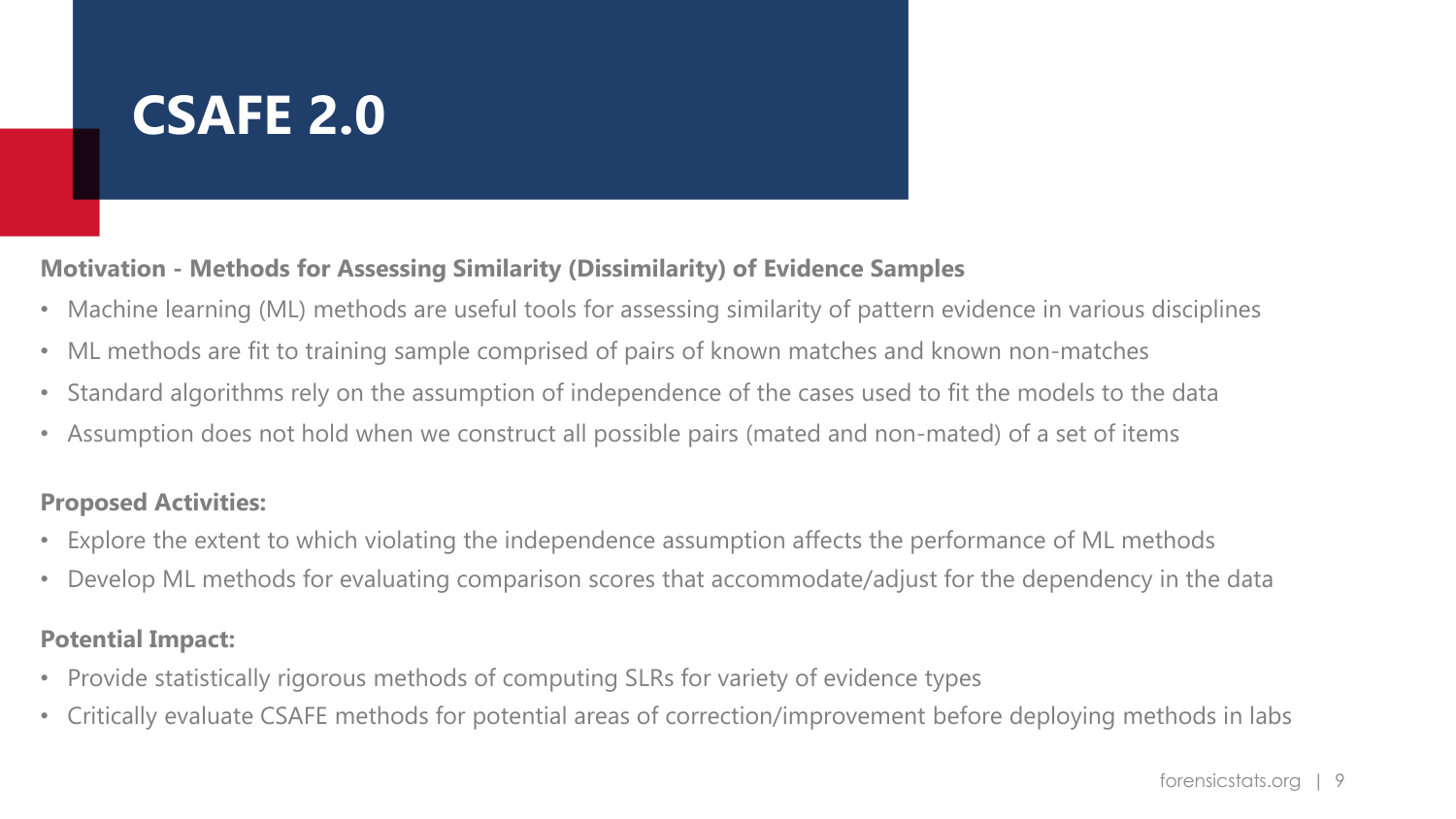

#### **Motivation - Expressing and Assessing Conclusions:**

• In the absence of convincing likelihood ratio methods, pattern evidence disciplines rely on categorical conclusion scales

#### **Proposed Activities:**

- Develop statistical approaches to the analysis of data from reliability (repeatability and reproducibility) studies for categorical conclusions in forensic science.
- Develop statistical approaches to the analysis of validity studies for categorical conclusions in forensic science.
- Apply the statistical approaches to available data from the pattern disciplines. Data can include publicly available data from the FBI fingerprint study (and perhaps additional data from new studies of shoeprints, handwriting).

#### **Potential Impact:**

- Most studies of methods have focused on outcomes of binary decisions
- Statistical approaches to assessing reliability and validity for categorical scales will be important in understanding their properties.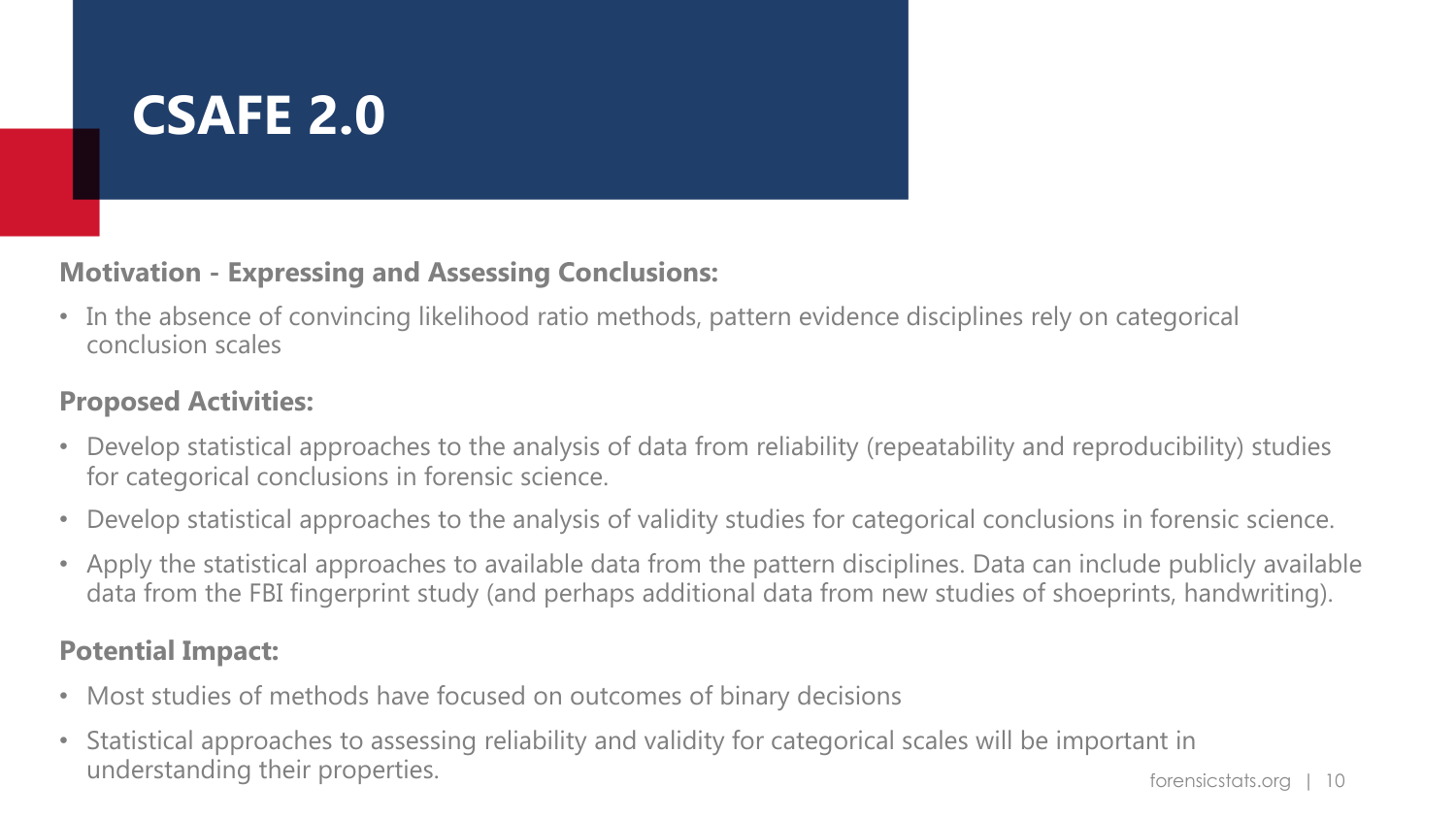### **Resources and Needs**

### **Impact Summary:**

- Our results are applicable to a wide range of evidence types
- Statistically sound methods of expressing evidential value
- Better methods for communicating results
- Support for decisions/conclusions